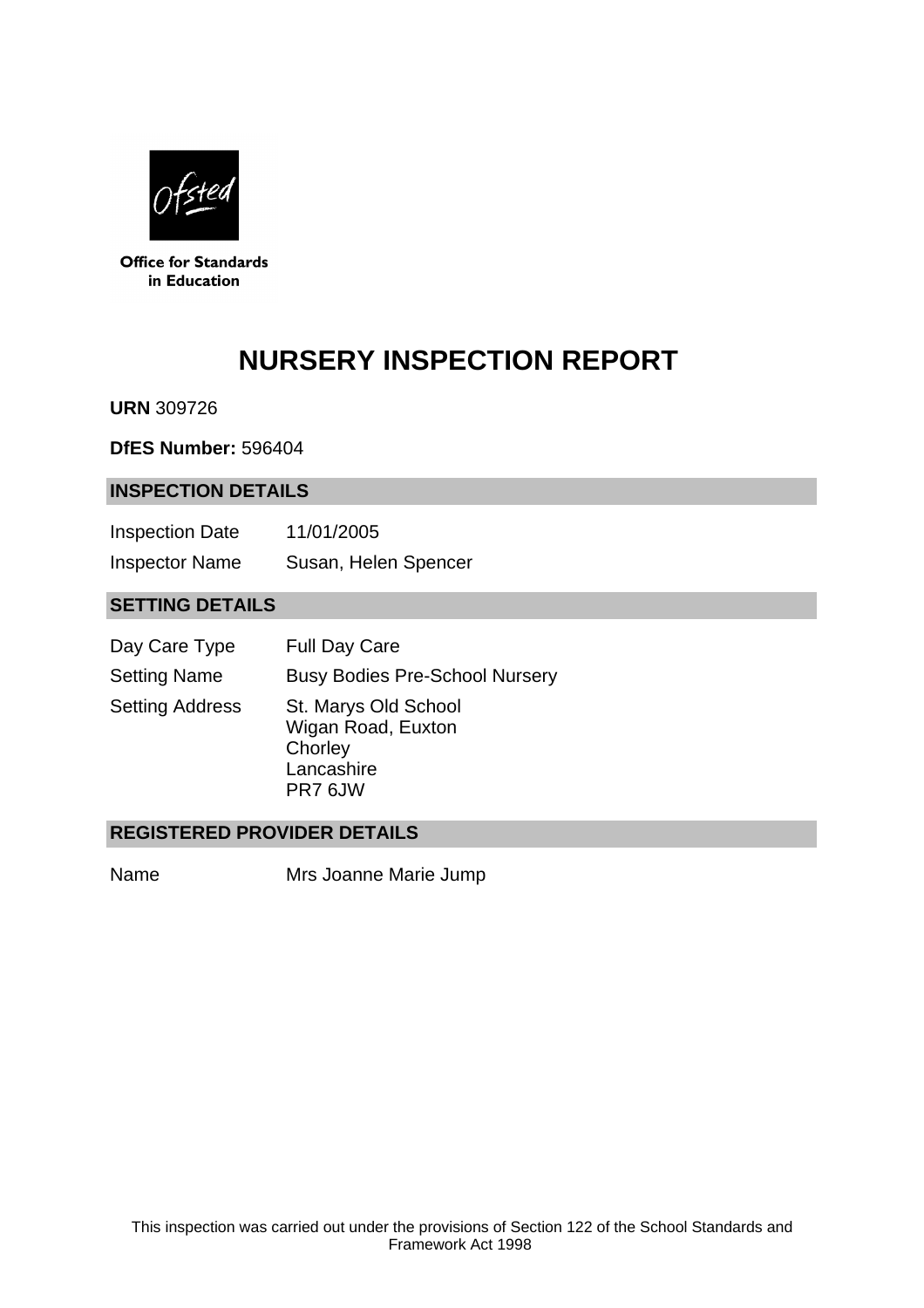## **ABOUT THE INSPECTION**

The purpose of this inspection is to assure government, parents and the public that the nursery education for funded three and four year old children is of an acceptable quality. Inspection of nursery education also identifies strengths and weaknesses so that providers can improve the quality of educational provision and help children to achieve the early learning goals (elgs) by the end of the Foundation Stage. This inspection report must be made available to all parents.

If the setting has been inspected previously, an action plan will have been drawn up to tackle issues identified. This inspection, therefore, must also assess what progress has been made in the implementation of this plan.

#### **Information about the setting**

Busy Bodies Pre-school nursery is situated in Euxton on the main A49 road to Preston and Wigan. It is within a few minutes drive of Chorley, Leyland, Copell, Whittle le Woods and croston. The nursery is situated in St Mary's old school and is all on one level. Children have access to an enclosed out door play area to the rear of the building.

The nursery operates Monday to Friday 8 am to 6pm and is registered for 54 children between the ages of 3 months and 7 years this includes an after school facility that caters for children up to 11 years. The nursery is also positioned close to two schools and collects children from both schools for the after school club.

Five members of staff work with the funded children. All five staff have a qualification in childcare and education. There are currently 34 funded children attending, none of whom have identified special educational needs or are learning English as an additional language.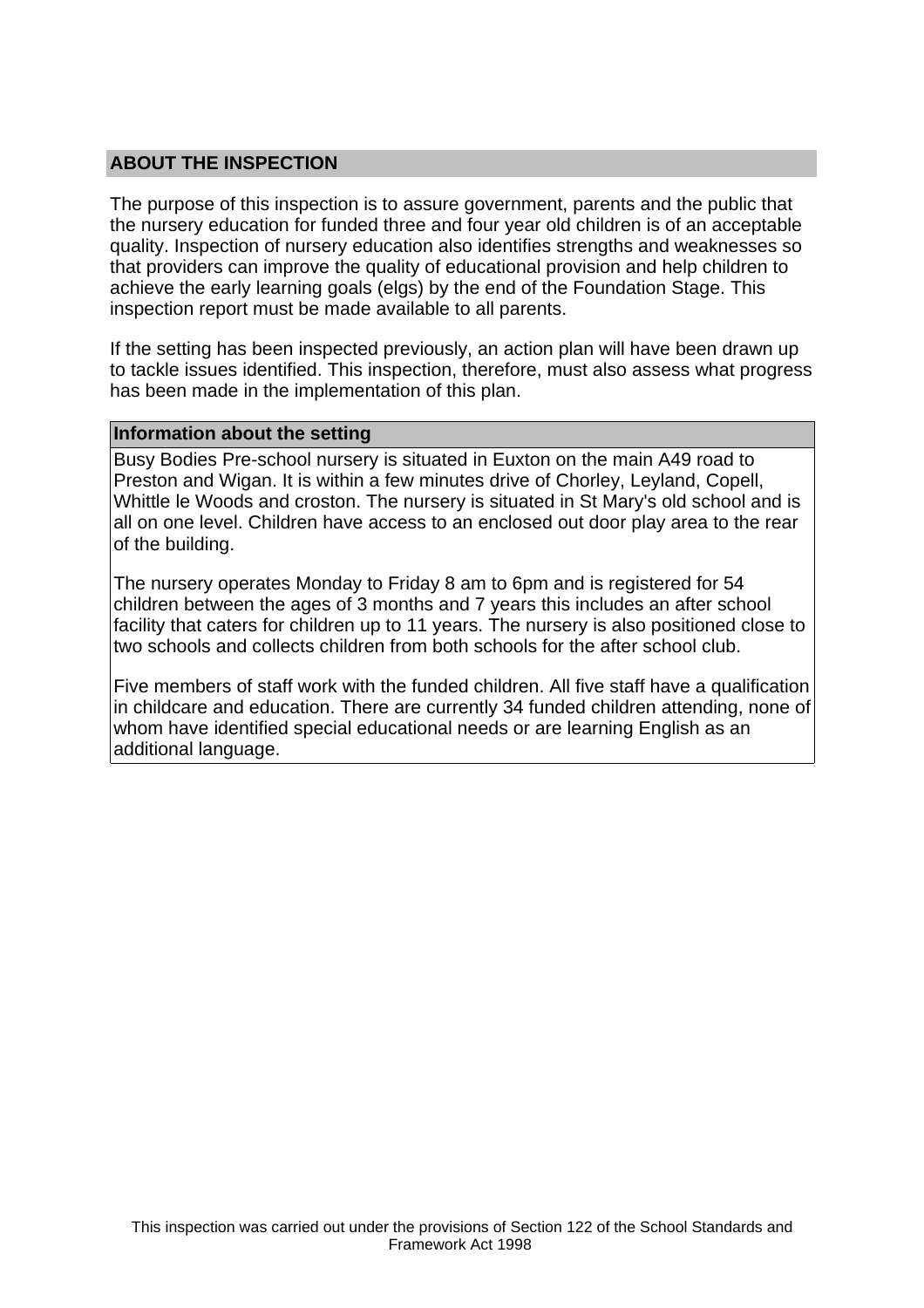# **INSPECTION OF THE NURSERY EDUCATION PROVISION FOR FUNDED THREE AND FOUR YEAR OLDS.**

## **How effective is the nursery education?**

Busy Bodies Pre-School Nursery provides high-quality nursery education. This ensures that children are making very good progress across all six areas of learning.

The quality of teaching is very good. Staff carry out detailed planning, identifying goals in areas of children's learning. They also plan very throroughly how they can promote children's learning through every day activities and how they can adapt them to sustain children's interest. The staff regularly assess the progress children are making and alter activites to ensure that the individual needs of children are met. Staff are very talented at making clear their expectations for children's behaviour and involving them so that children are particularly well behaved. The nursery pre-school is well resourced overall. Staff have identified the outdoor area as an area for future development.

The nursery is very well led and managed. Staff are clear about their roles and responsibilities. Regular staff and room appraisals take place. A nursery development plan is drawn up and displayed for parents and carers to view. Good priority is given to professional development.

The nursery pre-school works very well in partnership with parents and carers. Very good information is given to parents and carers when the children move into the pre-school room. It gives very good information about the educational provision and early learning goals. Parents and carers are welcomed into the nursery at the beginning and end of each session. A good level of interaction takes place. Parents and carers are kept well informed of the progress their children are making. Regular reports of children's progress are sent home. Parents and carers are encouraged to support their children's learning by bringing in things from home linked to topics. In the last term before children leave, they take home activity bags to do with parents and carers.

#### **What is being done well?**

- A broad and balanced programme of activities is provided. Staff use continuous provision particularly well to promote all aspects of children's learning, adapting and changing it to ensure children's interest is sustained.
- Staff manage children's behaviour particularly well. They make clear their expectations and give reasons for rules. They encourage children to repeat the ground rules to ensure they understand them and take notice. The children respond to this and are very well behaved.
- The programme for communication, language and literacy is a strong feature. Staff extend children's vocabulary very effectively. Children's interest in literacy is also promoted very well. They are developing good writing skills. The children are becoming confident in speaking using a wide vocabulary.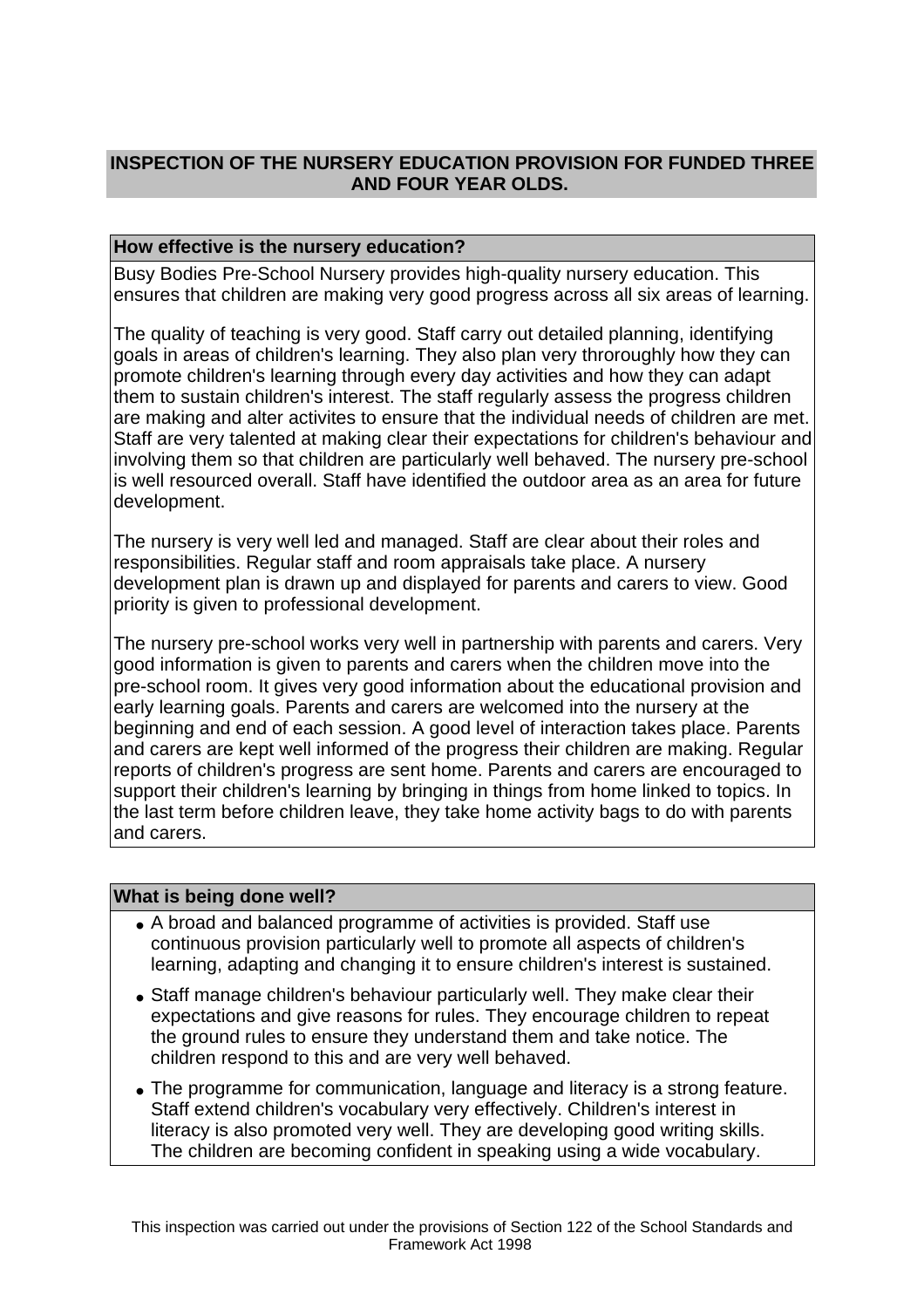New words are constantly being introduced on a daily basis.

• Staff use the many activities on offer to foster children's mathematical skills very effectively in practical ways.

#### **What needs to be improved?**

• the outdoor area.

#### **What has improved since the last inspection?**

Very good progress has been made since the last inspection. Children now have more opportunities to look at and explore made objects and to use technology to support their learning. They now use a nursery computer regularly. They also use tape recorders, 'roger robot', torches and magnifying glasses as part of activities. Children are now much more familiar with technology and made objects.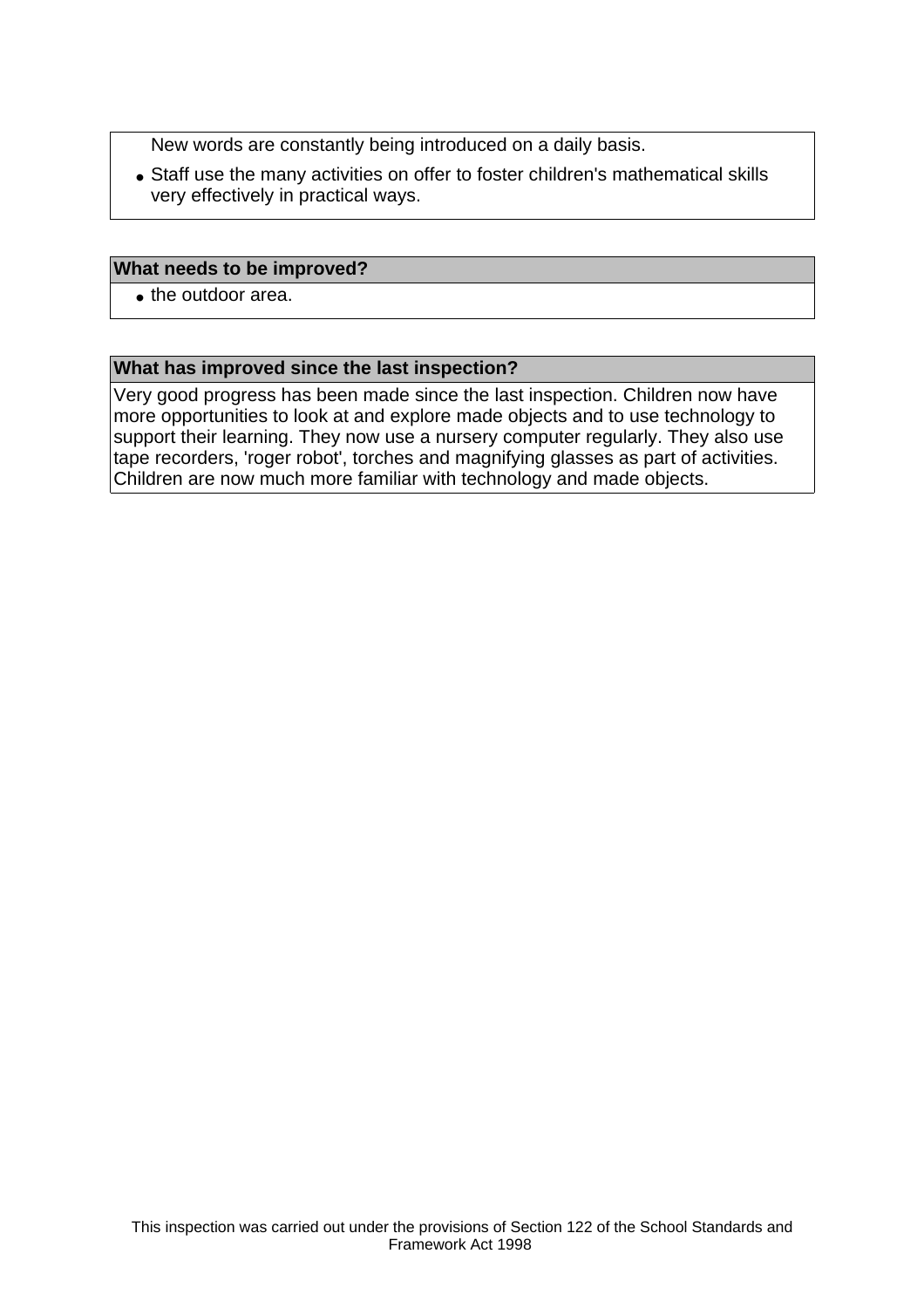# **SUMMARY OF JUDGEMENTS**

## **PERSONAL, SOCIAL AND EMOTIONAL DEVELOPMENT**

Judgement: Very Good

The children enter confidently and are keen to join in the activities. They are learning to take turns and share. They work well together and are forming friendships with each other. The staff have established clear guidance on behaviour and the children know what is expected of them. They respond well to staff and are very well behaved. They show good levels of personal independence and use toilet facilities with minimal assistance. They show respect for a good range of cultures and traditions.

# **COMMUNICATION, LANGUAGE AND LITERACY**

Judgement: Very Good

Children are becoming very confident in sharing their ideas and news at circle time. The staff extend children's vocabulary very effectively through topic work and focused activities. The children's writing skills are progressing very well indeed. They enjoy experimenting and making marks on paper in the literacy area and this progresses into children labeling their own work. They are learning to recognise letters and the sounds they make.

## **MATHEMATICAL DEVELOPMENT**

Judgement: Very Good

Mathematics is incorporated into the daily routine through several activities and as a result children are making very good progress. They count the number of boys and girls attending and compare them. They work out how many children are allowed at each activity. They count and carry out simple calculations when playing board games. They have good opportunities to practice their skills. They discuss the patterns that vegetables make when printing. They sort the conkers they have collected.

# **KNOWLEDGE AND UNDERSTANDING OF THE WORLD**

Judgement: Very Good

Children have very good opportunities to explore natural objects, such as conkers. They make observations and record them, such as measuring rainfall. They use technology well to support their learning. The children are learning about time, when sharing their news. They know what happens next in the nursery routine. Some good work is carried out on various celebrations, such as Diwali, Chinese New Year and Hallowe'en. The children have good opportunities to build using reclaimable materials.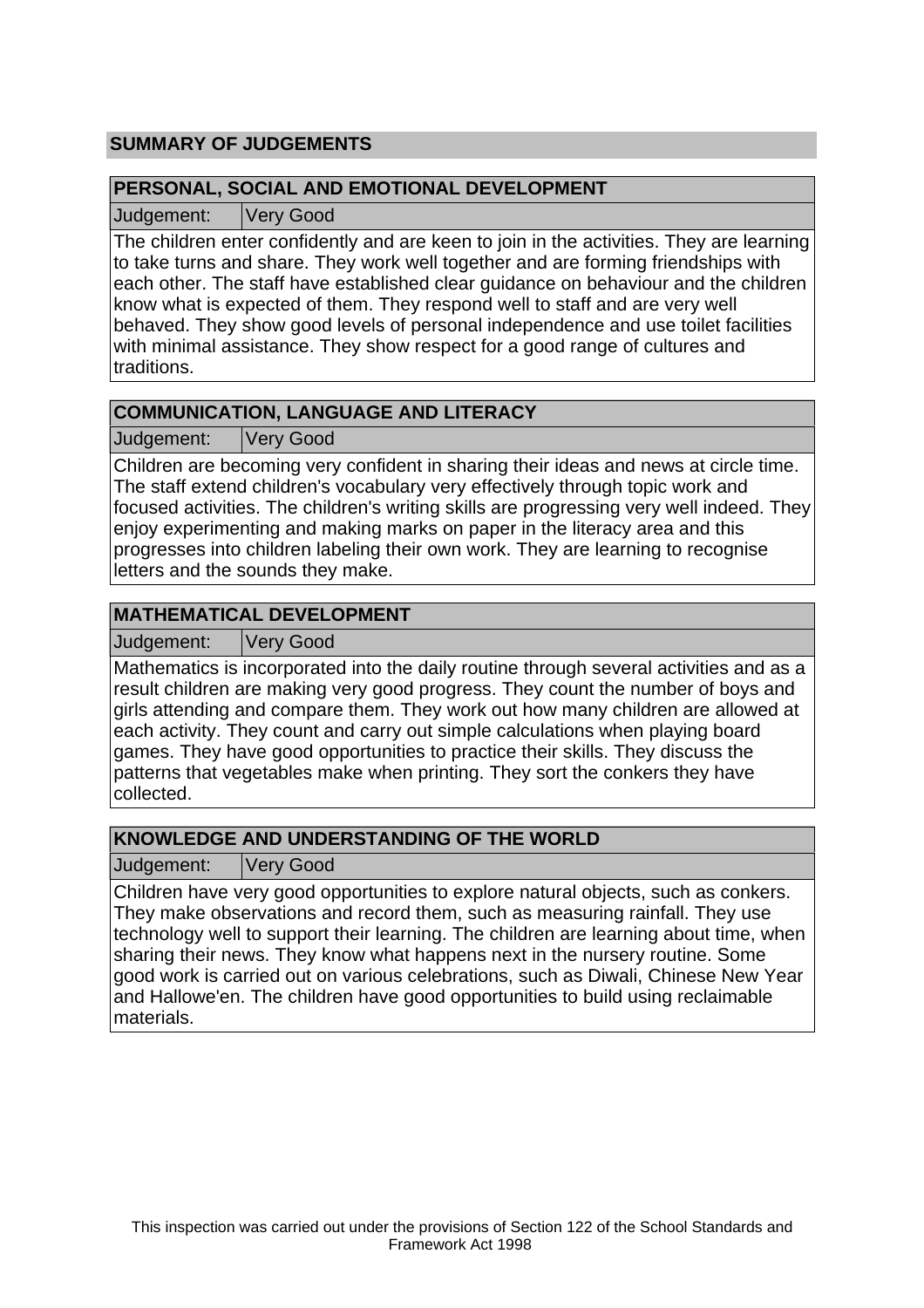# **PHYSICAL DEVELOPMENT**

Judgement: Very Good

Children engage well in very good activities which help them to strengthen the small muscles in their fingers and hands, such as clay work. They are developing good hand to eye co-ordination. They manoeuvre the mouse control well. They are learning about personal hygiene and know to wash their hands before eating. They have regular swimming and dance lessons. They use a good range of wheeled toys. They use large climbing apparatus outdoors. The outdoor area is being developed further.

## **CREATIVE DEVELOPMENT**

Judgement: Very Good

Children engage in some very good exploration work. The children try to guess which vegetables are in the feely box. They play with ice in the water tray. The use their imagination very well, such as when building an igloo or dressing up. They experiment with a good range of media and techniques, such as making clay Diwa lamps and vegetable printing. They make and freely experiment with musical instruments, such as rain makers. They know a good repertoire of songs.

**Children's spiritual, moral, social, and cultural development is fostered appropriately.**